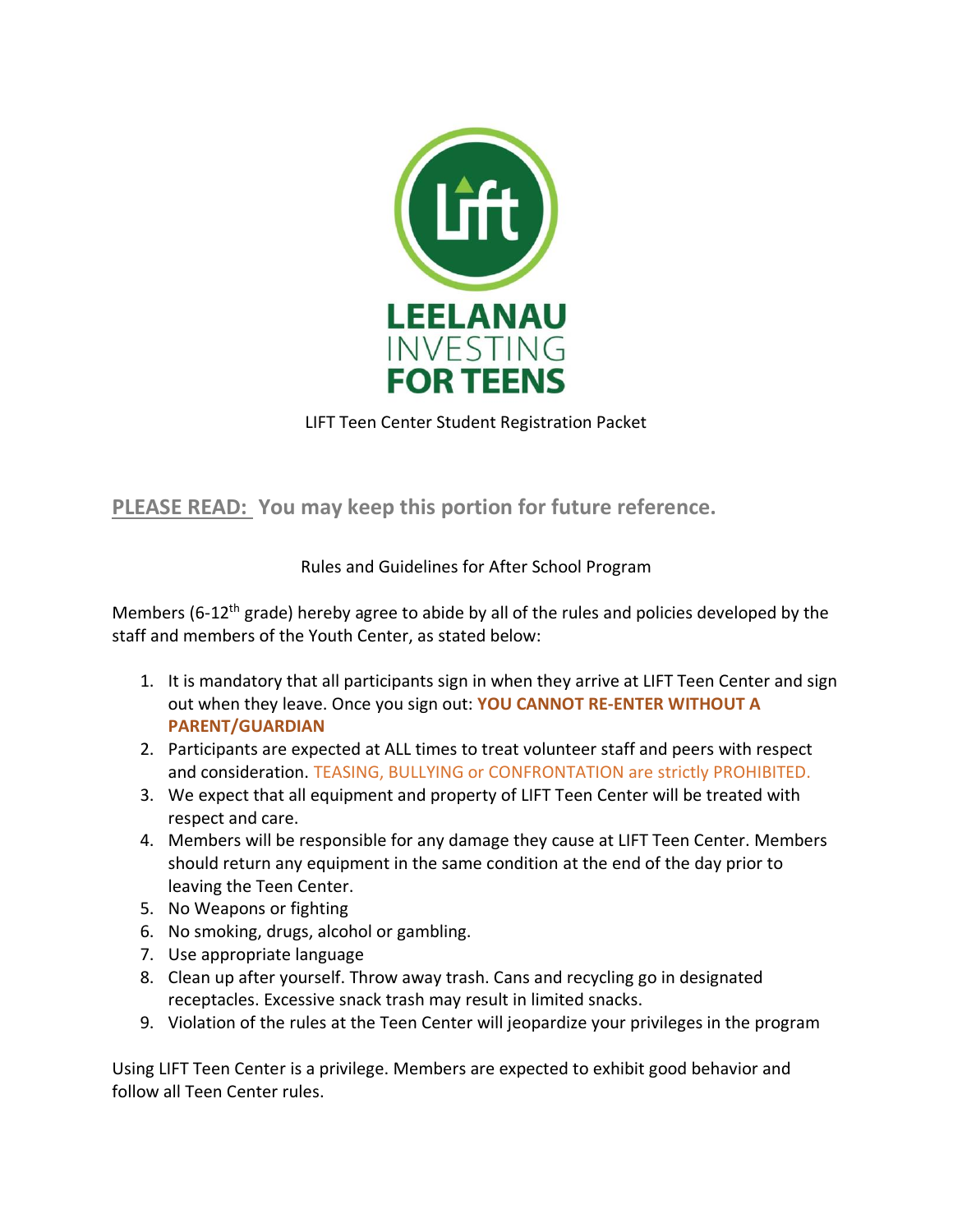FIRST OFFENSE: Failure to exhibit good behavior will result in: WARNING SECOND OFFENSE: Parent/Guardian notification by letter then any additional offenses will result in loss of Teen Center privileges. THIRD OFFENSE: Loss of LIFT Teen Center privilege for the year.

LIFT Teen Center Hours: Wednesday 3:10-5:30

I understand that LIFT Teen Center has an open-door policy. This policy means that my child in the 6<sup>th</sup>-12<sup>th</sup> grade is welcome at any time during open hours. I also understand that if my child leaves LIFT Teen Center for any respond during that time they will not be allowed to re-enter the building (that day) unless accompanied by a parent. **OUR STAFF IS NOT RESPONSIBLE FOR TEENS WHEN THEY LEAVE THE CENTER OR WITH WHOM THEY LEAVE WITH.** 

## **Pick up policy:**

I understand that my child needs to be picked up on time when the Teen Center closes. I also understand that if I am late I will be charged \$5.00 for every twenty minutes I am late. (Circumstances will be reviewed by Youth Center Staff) Hours and program schedules are subject to change without notice, although staff will make every effort to keep you and your teen informed.

**PARENTS: We need volunteers, financial donations and donated items from our "wish list". Each month designated items will be posted on LIFT Teen Centers website. [www.liftyouthsb.com](http://www.liftyouthsb.com/)**

**For donations: visit our website or mail a check to** 

**LIFT Teen Center PO BOX 527 Suttons Bay, MI 49682**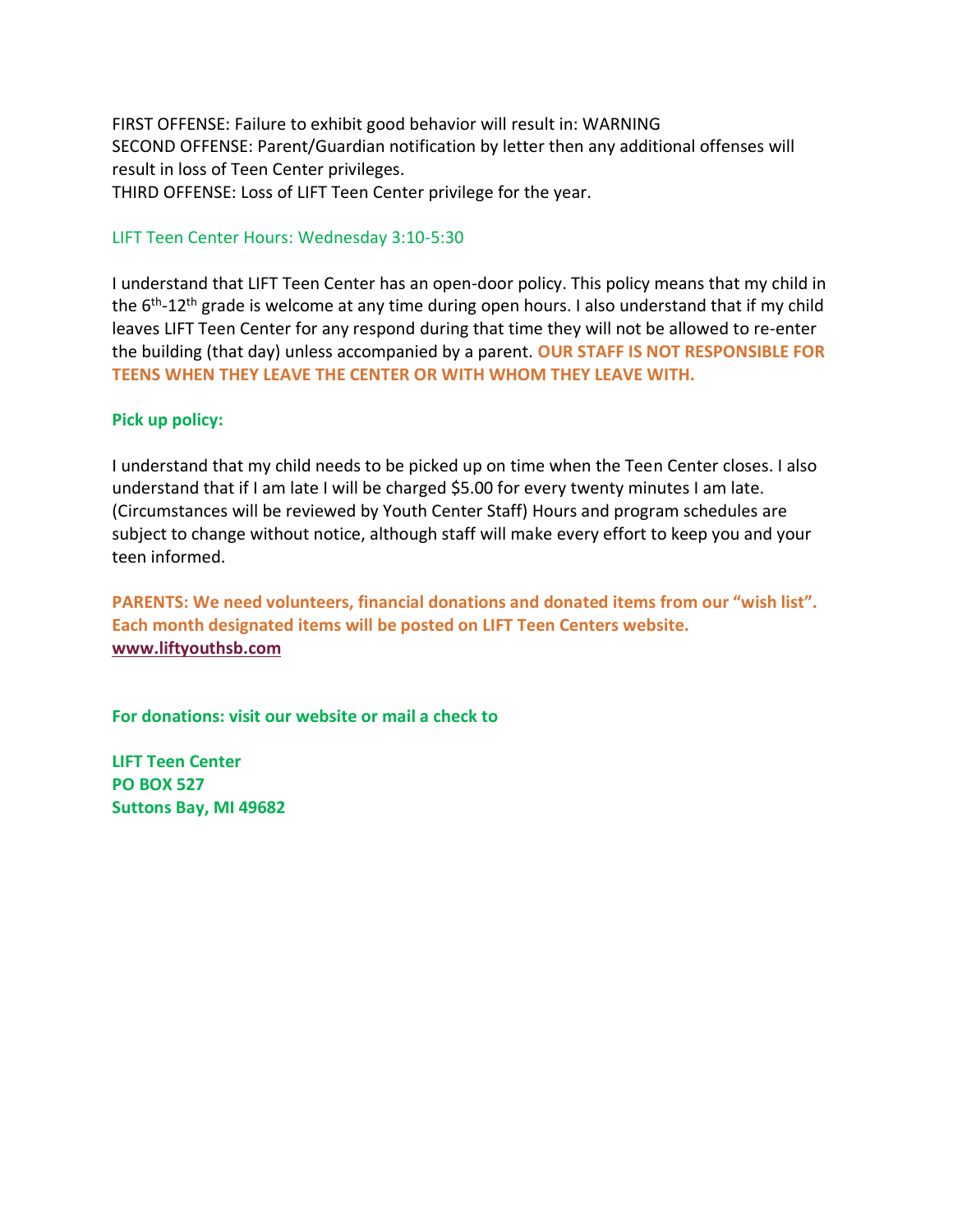

**LIFT Teen Center Release/Pick-up Authorization 2018-2019**

|                     | Date of Birth <b>Date of Birth</b>                                                                                                                                  | <b>Phone</b> |
|---------------------|---------------------------------------------------------------------------------------------------------------------------------------------------------------------|--------------|
|                     | I understand that my youth will not be permitted to leave LIFT Teen Center in any other<br>method or with anyone other than the person (s) that I have listed below |              |
| Youth may walk home |                                                                                                                                                                     |              |
|                     | Youth may be picked up by any of the following people.                                                                                                              |              |
| Name                | <b>Relationship to Youth</b>                                                                                                                                        |              |
| <b>Name</b>         | <b>Relationship to Youth</b>                                                                                                                                        |              |
| <b>Name</b>         | <b>Relationship to Youth</b>                                                                                                                                        |              |

**Youth may NOT be picked up by any of the following people**

| <b>Name</b> | <b>Relationship to Youth</b> |
|-------------|------------------------------|
| <b>Name</b> | <b>Relationship to Youth</b> |
| <b>Name</b> | <b>Relationship to Youth</b> |

**I authorize my youth to be released from LIFT Teen Center according to the information above. Additionally, I have communicated with my youth the ways in which I permit my youth to leave LIFT Teen Center. I understand that if I am late, I will be charged \$5.00 for every 20 minutes I am late. I understand that LIFT Teen Center assumes no responsibility for transportation to or from LIFT, and that LIFT is not responsible for youth before they arrive or at or after they leave LIFT.** 

| Parent/Guardian Name (print) |  |
|------------------------------|--|
|                              |  |

Parent /Guardian Signature **Date Access 1986** Date **Date Date Date Date Date**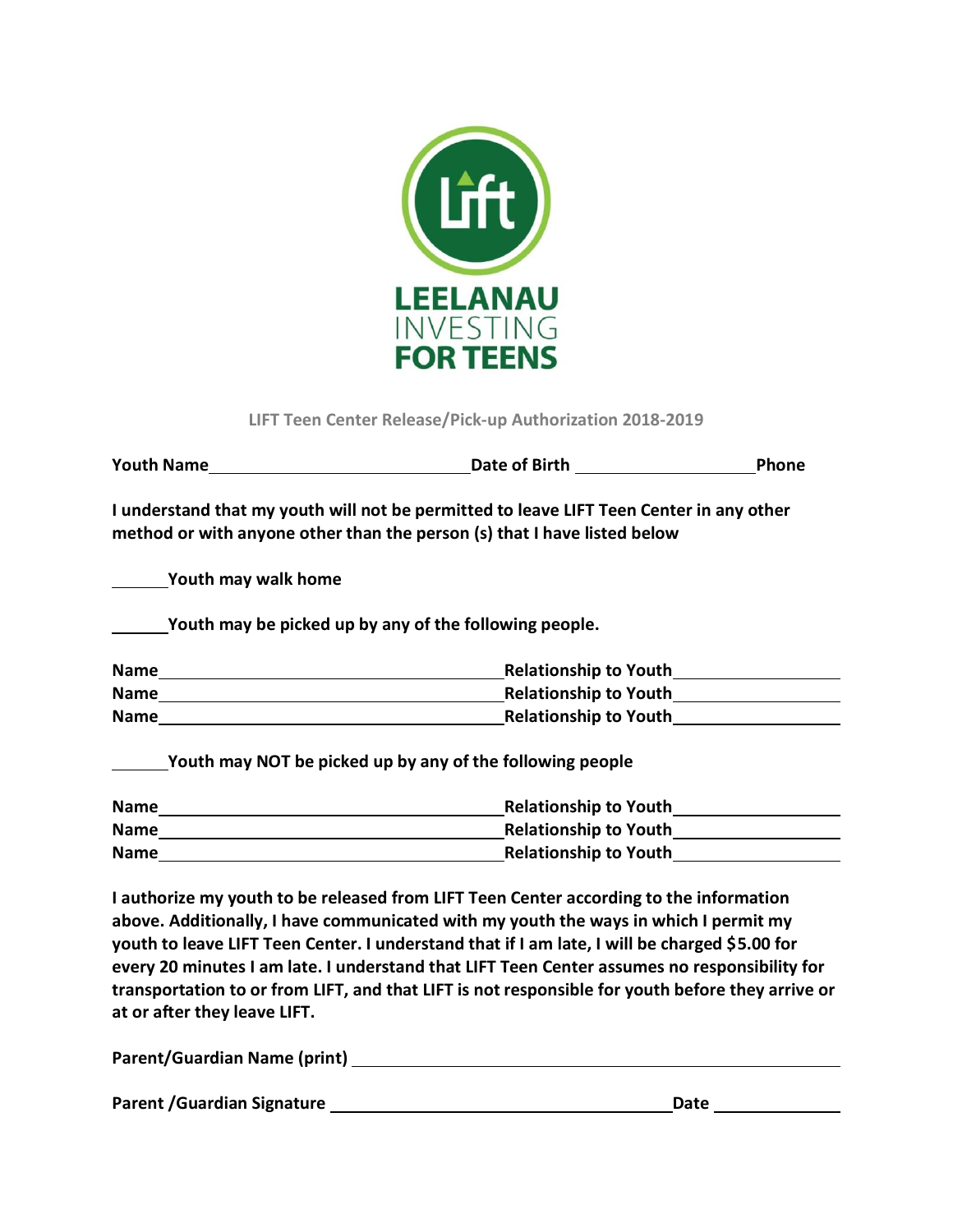

## **LIFT Teen Center Emergency Contact Form 2018-19**

|                                            | Mailing Address __________________________________City, State, ZIP__________________________________ |                                                                                  |
|--------------------------------------------|------------------------------------------------------------------------------------------------------|----------------------------------------------------------------------------------|
|                                            |                                                                                                      |                                                                                  |
|                                            |                                                                                                      |                                                                                  |
|                                            |                                                                                                      |                                                                                  |
|                                            |                                                                                                      |                                                                                  |
|                                            |                                                                                                      |                                                                                  |
|                                            |                                                                                                      | Additional Medical Information (allergies, medicines, etc) _____________________ |
|                                            |                                                                                                      |                                                                                  |
|                                            |                                                                                                      |                                                                                  |
|                                            | As a parent/guardian of a Teen Registered at LIFT I will help:                                       |                                                                                  |
| <b>Nolunteer No. 1997</b>                  |                                                                                                      | <b>Example 2 Donate Money CONDITY Donate wish list items</b>                     |
| Meekly Monthly Special Events Sponsorships |                                                                                                      |                                                                                  |